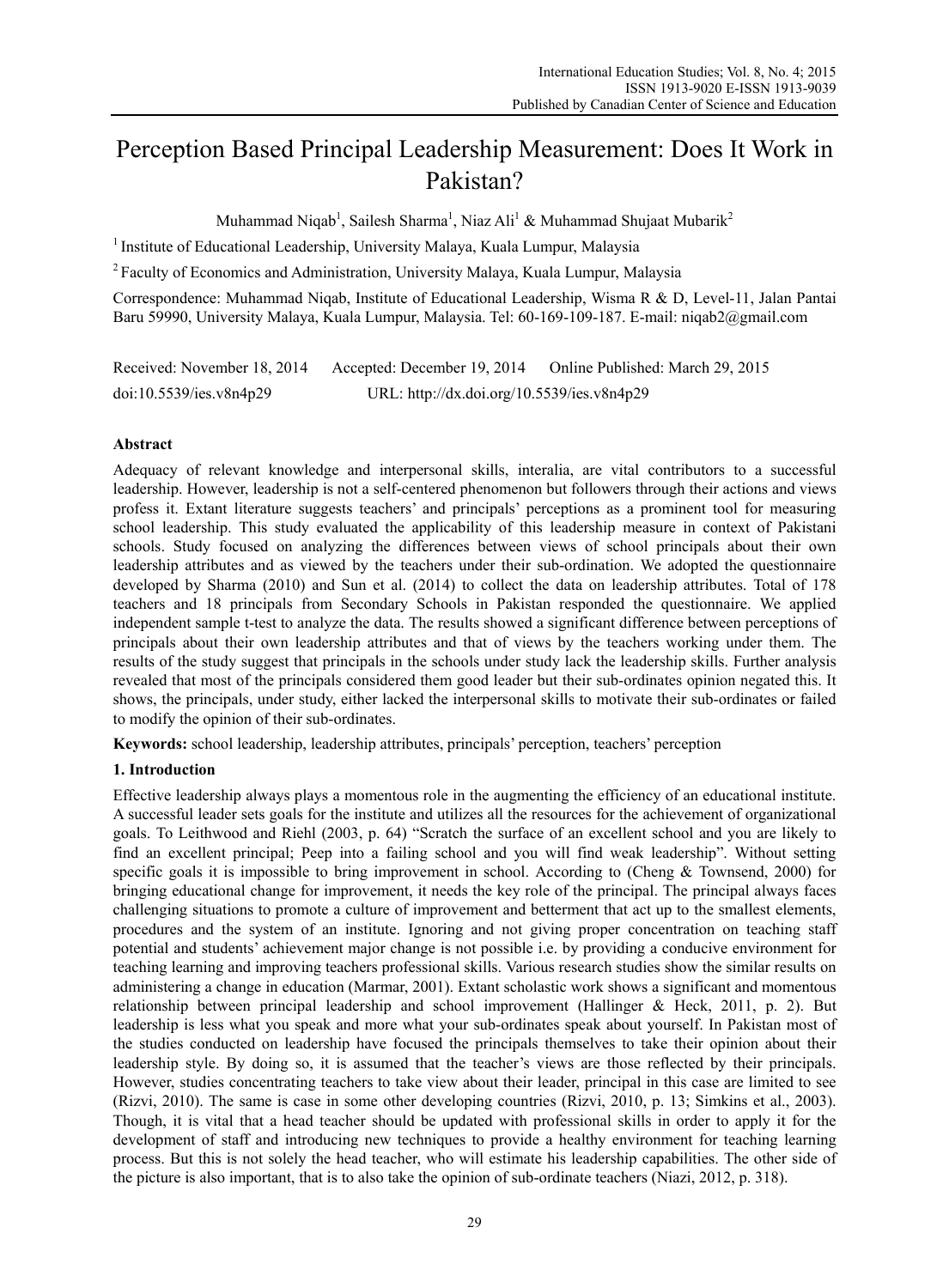# *1.1 Aim of the Contemporary Study*

This study is therefore, determined to fill this existing gap by putting side by side the opinion of teachers to evaluate leadership qualities of their own educational heads and the same leadership skills as perceived by principals rated for their own self. Another intention is to examine the difference between perceptions of principals and teachers about leadership competencies. 'What do the principals actually think for themselves and where they really stand?

# *1.2 Objectives Conducting This Study*

The foremost aim of this comparative study is to ascertain the worthy views of the teachers about principal leadership attributes as leader comparing with Principal's own views regarding their own leadership qualities.

(1) What are the basic principles of leadership attributes?

(2) What are the opinions of teachers about leadership attributes of their own Principals?

(3) Is there any significant difference in opinion of principals and teachers about leadership attributes of the principals?

# **2. Literature Review**

# *2.1 School Leadership–An Indefinable Idea*

Various researchers tried to explain school leadership in a variety of ways. The term portrays an individual who takes initiative for bringing a change in the existing system to achieve the organizational goals. Similarly leadership is "the position or guidance of a leader and the ability to lead" (Williams, 2009, p. 30). Only possessing an office of the leader is not a guarantee for successful leadership. A successful leader has the ability to use all the available resources and develop a community of coordinated leadership, such that guiding for school improvement. A successful leaser adopts a pattern to exhibit certain acts like supervision of the subordinates. This adopted pattern determines the leadership ability of that particular leader. There are several such patterns, called types of leadership, like situational, autocratic, democratic, transactional, transformational and Lassez-Faire leadership (Dahar et al., 2010, p. 458; Mosadegh-Rad, 2003). In case of school principals , all have certain skills, which may turn them effective; these skills are transformative, managerial and behavioral(Richter et al., 2012). The possession of these skills and attributes, among other things, determine the leadership style of that particular principal. Further, it is of prime importance that a principal should possess these skills sufficient. Taking on this point, Bush (2008, p. 33) asserted that appointing administrators without adequate training is like gambling "and it is inappropriate to gamble when the losers would be children or students" cited in (Khan, 2013a, p. 47). Castelli (2000, p. 400) cited in (Baig & Shafa, 2011, p. 1) maintain that, "Headship can clearly be seen not as some technical exercise but as being about social, moral and educational values and their playing out in action". Leadership is considering as the most significant in any institute for its effective functioning. Rising importance of school leadership, leadership behavior and organizational commitment has got more attention in recent era (Gamage & Pang, 2003; Tatlah et al., 2011, p. 1293). Nowadays dynamic leaders are more require than ever before because they can bring change in the existing system (Tatlah et al., 2011, p. 1293).

The vital influence of the school leadership is that on the students learning and outcome. Several researchers have shown their view that school leadership has an indirect impact on students learning (Bell et al., 2003; Bossert et al., 1982; Hallinger & Heck, 1998, 2010; Leithwood et al., 2008; Robinson et al., 2008; Witziers et al., 2003). In simple words leadership have an impact on both teaching and learning. A major area that is covered by leadership include 1) better student outcomes, 2) facilitating staff for better outcome 3) provision of the best resources to get better results.

Political leadership pass on to such type of leadership which construct alliance between different units of an institute, always welcome participation and coordination in decision-making and solving existing problems between different blocks. Cultural leadership steps to such a leadership role that motivates and encourages members to follow the organized vision and remarkable presentation. This makes up an innovative organizational culture and shifts the current values and standards of followers practicing in organization. To handle a more complex situation distributed leadership is preferred, where task responsibility is not the responsibility of a single person only but leadership team is involved (Harris, 2007). So empowering their staff to take necessary initiatives or developments within the schools. Leaders also concentrate on such steps, which are necessary for higher performance of the students (Harris, 2002). In this context the pivotal role will play by leadership to change the whole scenario (Hopkins, 2001; Hopkins & Reynolds, 2001). This leadership will enhance it focuses on the challenging schools to raise expectations about performances (Harris, 2002). Where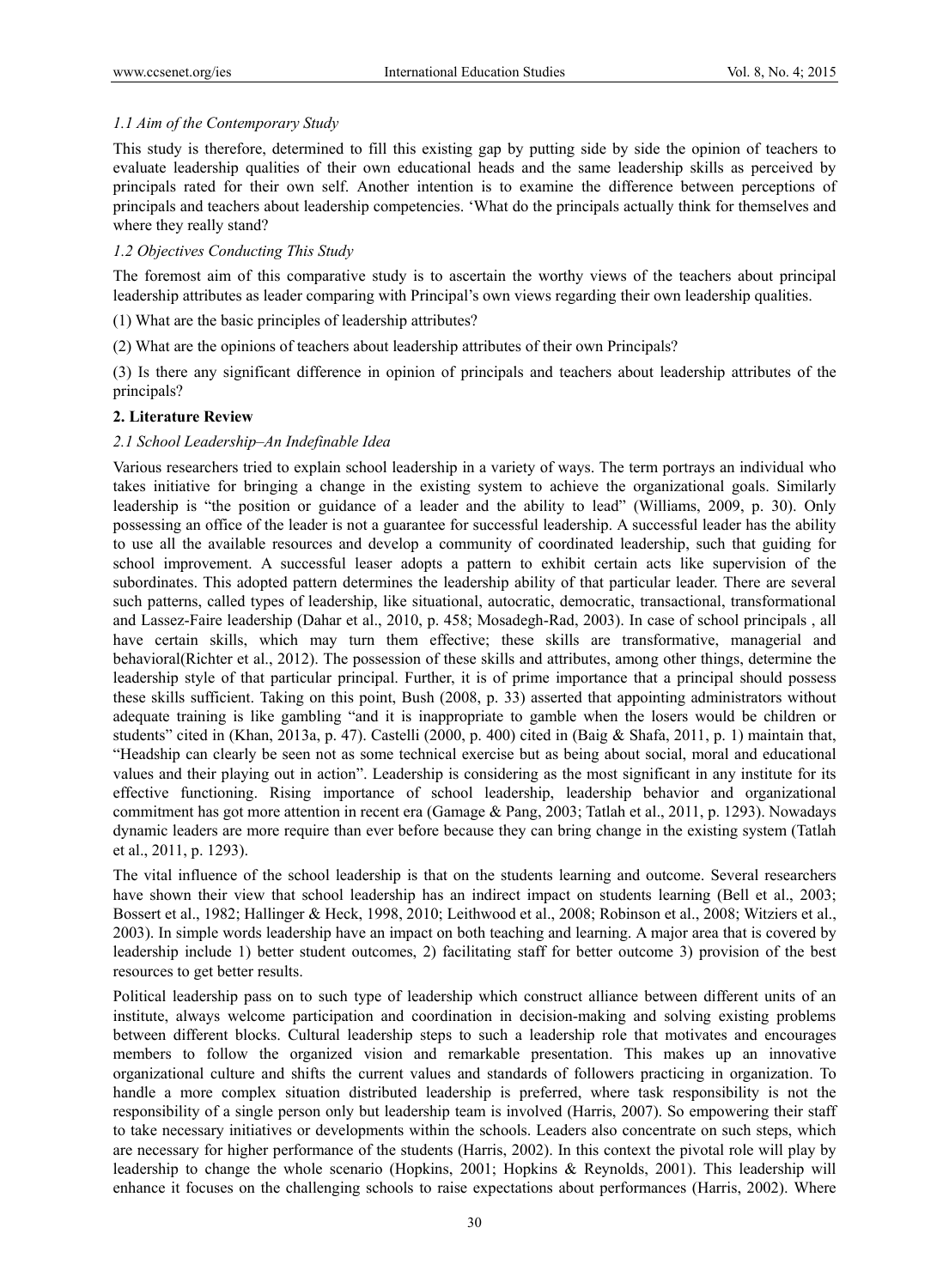principal acts alone as an instructional leader, school improvement then wholly depends on his/her solo efforts. Today successful principals concentrate on the shared vision, conversation with staff, sharing knowledge and focus on students' achievements (Lambert, 2002). This actually shared leadership is a phenomenon which relate to collaborative working, sharing important information and collective decision making and valuing each other rather than one man show as a leader (Hoch & Dulebohn, 2013). But Educational leadership shift in such a leadership that specify the track and worthy counsel on promoting learning, instruction and designing set of courses, emphasizes on link with education in administration, identifying educational difficulties and stress on professional improvement and betterment in instruction. A change has taken place in defining leadership and its models, as it is appearing as bringing improvement in school and consider as a reform movement, how scientific management approaches 1980s introduces to the reshaping of schools as independent learning organizations (Hallinger, 2003; Rizwan, 2011). However, various duties of principal set demanding and challenging role of the principal (Mestry & Grobler, 2004). While for selection of a competent principal, Cranston (2002) suggested that the principals must have the skills and capacities to hold an office. To have enough skills and knowledge principals require an in-service training. (Khan, 2013b; Khan, 2004, p. 100) admits that principals in Pakistan have very inadequate professional development chances: "There are some working out plans, which provide work related training to Principals, but such programmers are organized rarely and benefits only a very short number. This usually takes place through foreign funded projects". Some studies conducted in Pakistan showed that principals working in Pakistani schools have less leadership skills or having no leadership skills at all. Similarly, opinion of teachers regarding their principal's leadership has rarely been taken into account while analyzing the leadership ability in Pakistan. Further , less empirical work on the role and impact of educational leaders in education systems is evident in Pakistan (Rizvi, 2010, p. 13; Simkins et al., 2003).At the moment there is no specific criteria to judge the performance of the head teacher in Pakistan(Khan et al., 2009). The major reason of lower leadership skills at principal level in Pakistan lays in the promotion system. Teachers are promoted as principals (leaders) without having knowledge of leadership. This results the efficiency of education system, keeping it in status quo (Alam, 2012, p. 197).

#### *2.2 Teachers' Perception about School Principal Competencies*

Leaders develops nation politically, economically, socially and scientifically. Two types of leadership namely administrative leadership and institutional leadership are more common. School leadership is considered as the institutional leadership, responsible for all functions within the premises of the school (Dahar et al., 2010, p. 458). For analysis of Principals' competencies various dimensions can be applied; such as perceptions of students, teachers, parents, communities. As (Scotti Jr, 1987) narrated that teachers' perceptions can be considered one of the variables in the measurement of principal competencies, which affect school outcome. Teachers' opinion about principals' headship governance is closely related to teachers' self-esteem (Hunter-Boykin et al., 1995). Luo (2004) assert that a perception of teachers highlighting principals as leaders show an important aspect to judge leader's capabilities. Further states that this observation of teachers about their heads leadership reflects how much are significant principal's skills for school upgrading. From Research it has found that this perception of teachers about principal's competencies also shows school environment & culture. A research study conducted in U.S. (Hunter-Boykin et al., 1995) observed that majority of the heads were rated by their teachers as unproductive. This shows that there is a huge gap between perceptions of the principals' about their self and how they are portrayed by the teachers. In this context however they give a reason that since teachers do not have any leadership experiences and unable to understand the principal's position, their judgments are biased one (Banks, 1991). While referring to Hong Kong where primary teachers in their pre-service are found pessimistic about principal leadership competencies (Kin-Lee et al., 2000). While A study was conducted by (Luo et al., 2007) found that Chinese principal headship skills as alleged by the staff. In contrast numerous advanced countries where research studies on principals' abilities are found in large number, studies like this are very infrequently found in Pakistan. While considering a leadership role of the principal it is compulsory to have a close look on leadership attributes of that principal. In doing so the most reckoning reason is that school in Pakistan provides their services in large number for national students. Most studies in Pakistan stress on leadership styles instead of leadership attributes. Special arrangements should be made for the training of principals. Leadership capacity can be judged by measuring factors like Broad based & skillful leadership, Inquire based use of information, Role and responsibility, Reflective practice and innovation as the norm in schools, high students' achievements in school (Williams, 2009, p. 34). Presently, the principal has adopted a new role as a mediator among leadership teams at school level, departmental leaders and school directors (Moos, 2012). Teachers should have full confidence in the Principal's abilities and academic achievements (Mattar, 2012, p. 527). This study is therefore determined to fill this existing gap by putting side by side the view of teachers regarding leadership qualities of their own heads and the leadership skills as perceived by principals rated for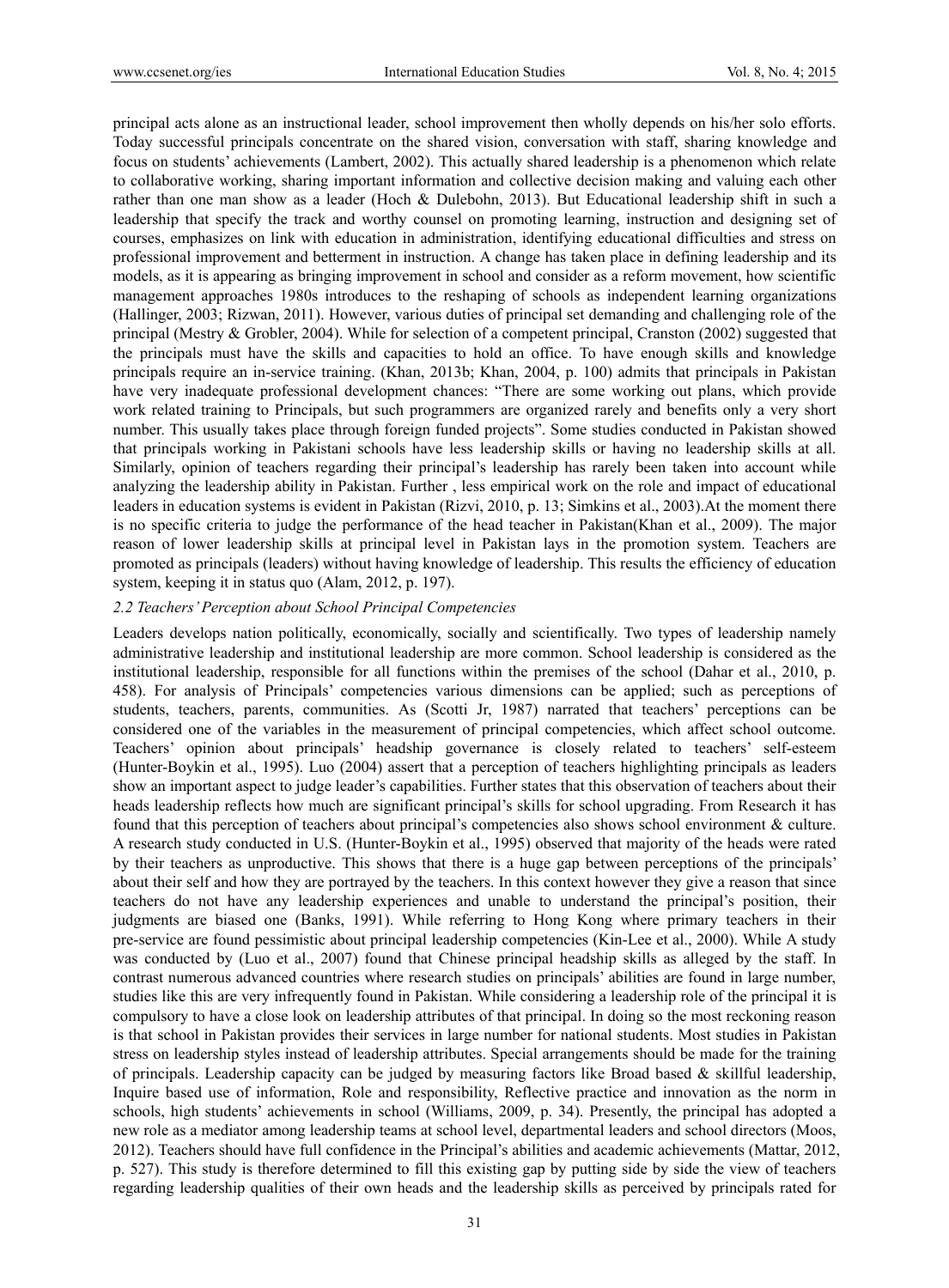their own self. Another intention is to analyze the difference between views of principals and teachers about leadership skills. 'What do the principals actually think for themselves and where they really stand?'

#### **3. Methodology**

This is a quantitative research study comprising the following steps.

#### *3.1 Sample Selection*

The sample of this study comprising of the one hundred seventy eight (178) teachers selected from secondary schools in Pakistan, and eighteen (18) principals of the selected schools. All the teachers have a minimum of five years of experience working with the same principal (included in the study).

# *3.2 Research Instrument*

Two questionnaires, one for teachers and one for principals were adapted by the researcher, developed by (Sharma, 2010).

# 3.2.1 Questionnaire for Teachers

Likert scale comprising of 5 points was used for the teachers which was an adapted questionnaire was titled "Attributes of My Principal". The survey instrument possesses eight dimensions and each dimension comprising five items each, so total items were forty. Dimensions are namely, Commitment, comfort, Empathy, Communication skills, Decision Making, Influence, Self-Management and Time management. Through this survey instrument teachers were asked to mark their principal's headship qualities by showing their assessment for each of the items on the scale given as under.

- 1 = Little Qualities (Never descriptive about my Principal)
- $2 =$  Somewhat Qualities (Rarely descriptive about my Principal)
- 3 = Moderate Qualities (Sometimes descriptive about my Principal)
- 4 = Strong Qualities (Usually descriptive about my Principal)
- 5 = Excellent Qualities (Always descriptive about my Principal)
- 3.2.2 Questionnaire for Principals

The instrument used for the principals was adapted questionnaire titled "My Leadership Attributes". The questionnaire consists of eight dimensions comprising five items each, total items being forty. These dimensions are Communication skills, Comfort, Empathy, Decision Making, Influence, Self-Management, Time management and Commitment. In the questionnaire a 5-point Likert scale used for the principals to rate their leadership potentials by showing their assessment with each of the items on the following scale.

- 1 = Little Qualities (Rarely descriptive about my Principal)
- 2 = Somewhat Qualities (Sometimes descriptive about my Principal)
- 3 = Moderate Qualities (Often descriptive about my Principal)
- 4 = Strong Qualities (Usually descriptive about my Principal)
- 5 = Excellent Qualities (Always descriptive about my Principal)

The reliability of the instrument was checked and determined by conducting a pilot study through thirty teachers and five principals from Secondary Schools of Pakistan. Their responses were analyzed with the aid of the split half method and it provided reliability co-efficient 0.89 and 0.87 respectively. The instrument was found reliable in order to measure the leadership attributes of school principals in Pakistan. Data collected for the study were analyzed using SPSS version 22, by performing independent sample t-test.

#### **4. Results**

From Table 1 it can be observed that out of 178 teachers out of which 99 teachers (55%) are male while 79 teachers (45%) are found as female. Also over 99% teachers are in the age group of above thirty. A majority of teachers (93.8%) are bachelor degree holders rest are Master degree holders. It's noteworthy to see that around 87.6% of teachers have more than ten years of working experience as teachers. As stated prior that all the teachers that the researcher has considered as sample have been working in the same institute with the same principal for at least 5 years. The demographic profile of teachers reflects that the sample taken was sufficient to discuss leadership qualities of principals.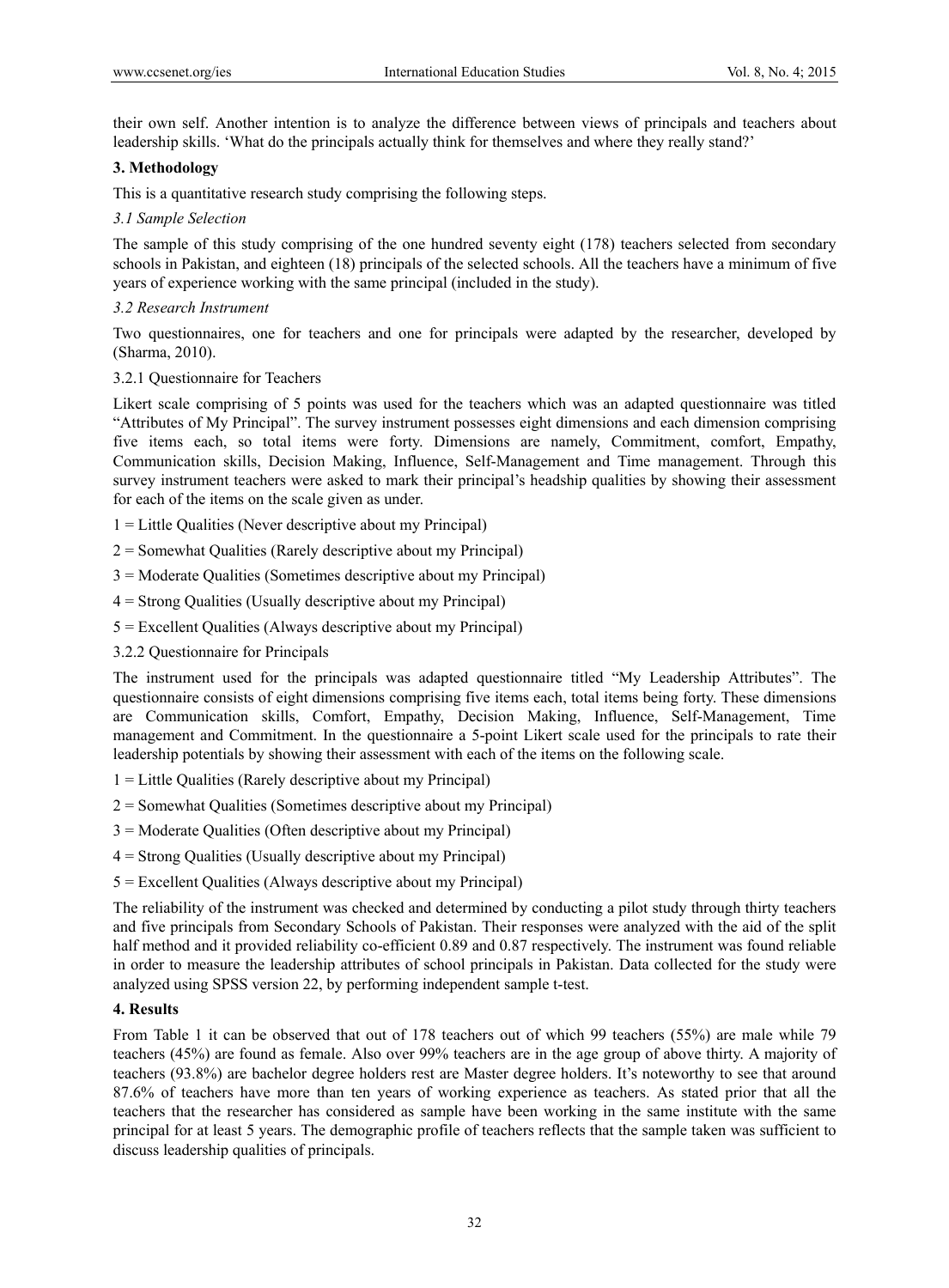|       | <b>Sex</b> |           | Age Range |     | <i><b>Oualification</b></i>                                                           |        |           | Experience |     |
|-------|------------|-----------|-----------|-----|---------------------------------------------------------------------------------------|--------|-----------|------------|-----|
| Male  | Female     | $\leq$ 35 | 35-45     | >45 | <b>Bachelor</b>                                                                       | Master | $\leq 10$ | $10-20$    | >20 |
| 99    | 70         |           | 125       | 52  | 167                                                                                   |        | 22        | 128        | 28  |
| (55%) | (45%)      |           |           |     | $(0.6\%)$ $(70.2\%)$ $(29.2\%)$ $(93.8\%)$ $(6.2\%)$ $(12.4\%)$ $(71.9\%)$ $(15.7\%)$ |        |           |            |     |

Table 1. Demography of teachers (N=178)

From Table 2 it is clear that out of 18 principals 8 principals (44.4%) are male while 10 principals (55.6%) are female. It's noteworthy that all the principals are in the age group over 45 years with a Master Degree and experience over ten years as principal.

Table 2. Demography of principals (N=18)

|      | Sex.                            | Age | Academic Qualification Experience |           |
|------|---------------------------------|-----|-----------------------------------|-----------|
| Male | Female                          | >45 | Master                            | >10       |
| 8    | 10                              |     | 18                                | 18        |
|      | $(44.4\%)$ $(55.6\%)$ $(100\%)$ |     | $(100\%)$                         | $(100\%)$ |

From Table 3 it can be observed that principals perceive their leadership quality of commitment (M=4.16) SD=2.445) as excellent while all other leadership qualities as strong. The overall rating  $(M=3.72; SD=0.441)$ suggests that the principals perceive their leadership qualities as Strong. It indicates that these principals feel that they are excellent in commitments while strong in Self-Management (M=3.87; SD=0.155), Influence (M=3.85; SD=0.225), Communication skills (M=3.80; SD=0.343), Empathy (M=3.55; SD=0.499), Decision Making (M=3.52; SD=0.503), Time Management (M=3.50; SD=0.466) and Comfort (M=3.49; SD=0.341).

Table 3. Descriptive statistics for perception of principals on their leadership attributes

| Leadership Qualities Dimensions | Mean | <b>SD</b> | Level         |
|---------------------------------|------|-----------|---------------|
| Commitment                      | 4.16 | 2445      | Excellent     |
| Comfort                         | 3.49 | 0 341     | Strong        |
| Empathy                         | 3.55 | 0.499     | Strong        |
| Influence                       | 3.85 | 0 2 2 5   | <b>Strong</b> |
| Time Management                 | 3.50 | 0.466     | Strong        |
| <b>Communication Skills</b>     | 3.80 | 0 3 4 3   | Strong        |
| Decision Making                 | 3.52 | 0.503     | Strong        |
| Self-Management                 | 3.87 | 0.155     | Strong        |
| Overall                         | 3.72 | 0.441     | Strong        |

From Table 4 it can be observed that overall mean for leadership qualities as perceived by teachers for the principals is 2.66 with a standard deviation of 0.741, which indicates that leadership qualities of principals as perceived by the teachers fall in the moderate level. Besides this individual leadership qualities dimensions of Communication skills (M=2.59; SD=1.025), Comfort (M=2.64; SD=0.748), Empathy (M=2.69; SD=0.763), Decision Making (M=2.62; SD=0.765), Influence (M=2.73; SD=0.764), Self-Management (M=2.68; SD=0.889), Time Management (M=2.67; SD=0.820) and Commitment (M=2.66; SD=0.806) indicate that in all the dimensions of leadership qualities principals are rated to be in the moderate level.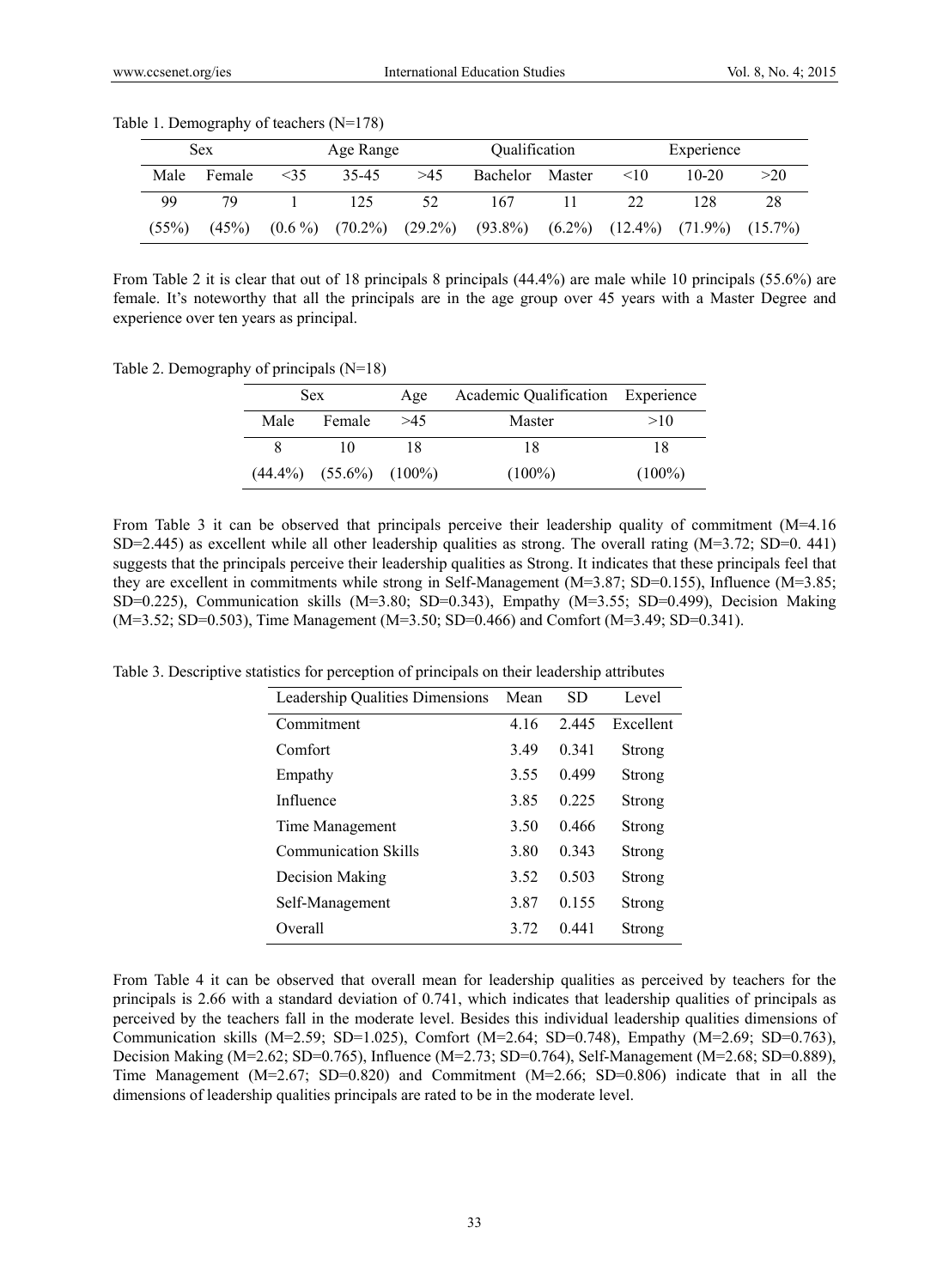| <b>Leadership Qualities Dimensions</b> | Mean | SD    | Level    |
|----------------------------------------|------|-------|----------|
| Self-Management                        | 2.68 | 0.889 | Moderate |
| Decision Making                        | 2.62 | 0.765 | Moderate |
| Commitment                             | 2.66 | 0.806 | Moderate |
| <b>Communication Skills</b>            | 2.59 | 1 025 | Moderate |
| Empathy                                | 2.69 | 0.763 | Moderate |
| Comfort                                | 2.64 | 0.784 | Moderate |
| Influence                              | 2.73 | 0.764 | Moderate |
| Time Management                        | 2.67 | 0.820 | Moderate |
| Overall                                | 2.66 | 0.741 | Moderate |

Table 4. Mean & standard deviation for perception of teachers on leadership attributes of principals

From Table 5 we can found that there is a significant difference in opinion of teachers and perception of principals on all dimensions of leadership skills of principals. The t value, p value and Mean differences for Communication skills (t=4.937, p≤.05, MD=1.21), Comfort (t=4.820, p≤.05, MD=0.90), Empathy (t=4.639, p≤.05, MD=0.86), Decision-Making (t=4.804, p≤.05, MD=0.90), Influence (t=6.153, p≤.05, MD=1.12), Self-Management (t=5.656, p $\leq$ .05, MD=1.19), Time Management (t=4.20, p $\leq$ .05, MD=0.83) and Commitment  $(t=5.711, p\le 0.05, MD=1.49)$  clearly indicates that principals have over rated their leadership qualities while teachers have relatively less rated them. Principals perceive their leadership qualities as Strong while teachers have perceived these qualities to be moderate.

Table 5. Comparison of dimensions of leadership attributes

| <b>Dimensions</b>           | Principals |           | Teachers |           | t     | $\text{Sig}(2 \text{ tailed})$ | Mean Difference |  |
|-----------------------------|------------|-----------|----------|-----------|-------|--------------------------------|-----------------|--|
|                             | M          | <b>SD</b> | M        | <b>SD</b> |       |                                |                 |  |
| <b>Communication Skills</b> | 3.80       | .3430     | 2.59     | 1.0253    | 4937  | .000                           | 1.21            |  |
| Comfort                     | 3.49       | .3416     | 2.64     | .7848     | 4.820 | .000                           | 0.90            |  |
| Empathy                     | 3.55       | .4997     | 2.69     | .7630     | 4.639 | .000                           | 0.86            |  |
| Decision making             | 3.52       | .5038     | 2.62     | .7659     | 4.804 | .000                           | 0.90            |  |
| Influence                   | 3.85       | .2255     | 2.73     | .7647     | 6.153 | .000                           | 1.12            |  |
| Self-Management             | 3.87       | .1555     | 2.68     | .8893     | 5.656 | .000                           | 1.19            |  |
| Time management             | 3.50       | .4665     | 2.67     | .8208     | 4.20  | .000                           | 0.83            |  |
| Commitment                  | 4.16       | 2.445     | 2.66     | 0.806     | 5.711 | .000                           | 1.49            |  |

From Table 6 we can observe that overall mean for leadership qualities as perceived by the principal is 3.72 with Standard deviation .44134 indicating a strong level of leadership qualities while leadership qualities as perceived by the teachers (Mean=2.66; SD=.74115) indicating it as moderate.

Table 6. Descriptive statistics for leadership qualities of principals

| Category  | N   | Mean | SD     |
|-----------|-----|------|--------|
| Principal | 18  | 3.72 | .44134 |
| Teacher   | 178 | 2.66 | .74115 |

Results of independent t test from Table 7, show t value 5.964 ( $p\leq$ .05), that reflects that there is a prominent difference between opinion of principal about their own leadership attributes and perception of teachers about their principals leadership skills. Observing the Mean difference of 1.06 it can be commended that principals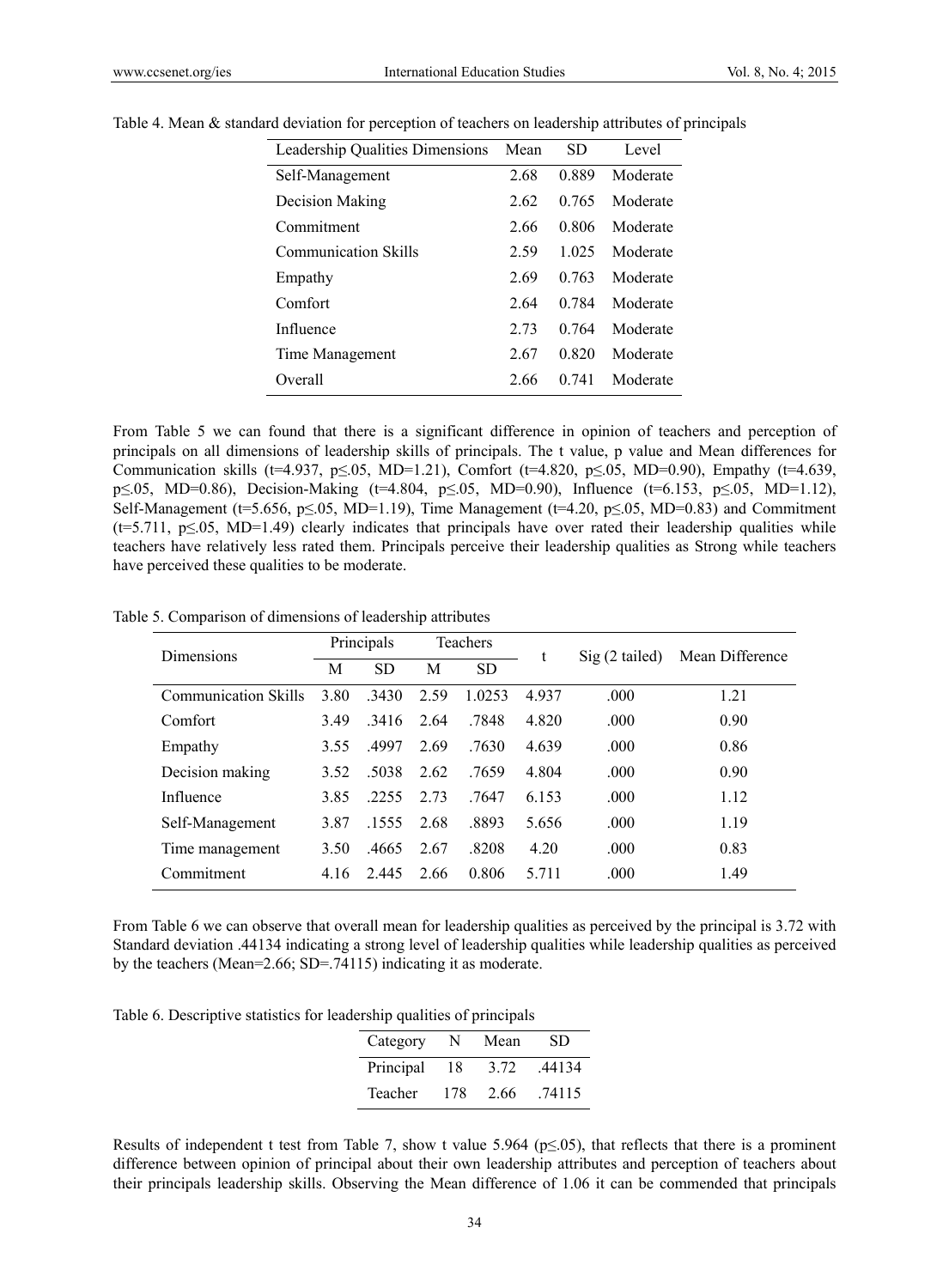have rated themselves more than as they are rated by their teachers.

| Means Compared                 |  |      | df Sig (2 tailed) Mean Difference |
|--------------------------------|--|------|-----------------------------------|
| Leadership Qualities 5.964 194 |  | .000 | 1.06                              |

Table 7. Independent sample t test for leadership qualities of principals

\*p≤.05.

#### **5. Discussion**

The results of this study reflect that principals were found optimistic about their leadership role whereas the teachers' opinions about the leadership attributes of their principals are just reasonable. Throughout assessment of the eight dimensions of leadership qualities, the teachers have rated their own principals to have reasonable leadership qualities, which draw a distinction with other studies. Findings of this study do not match the same results as obtained from the study which was conducted by (Hunter-Boykin et al., 1995) in U.S., which reveals that 67% of the principals working in different institutions were considered unproductive by their teaching staff. While This contemporary study has brought different results of the research studies conducted in Hong Kong (Kin-Lee et al., 2000), in China (Luo et al., 2007) and in Nigeria (Arikewuyo, 2007). While discussing principals' own perceptions about their leadership awareness, they make excellent in a sense of commitment and strong in the rest of the seven dimensions. However they are rated just moderate in all seven possessing attributes. The question arises that whether they are unaware about their own self? This study showed that principals should make themselves optimistic in the light of their personal traits. It signifies that there is a huge breach between principals' true self and they appeared stature to followers.

This study focused on ascertaining the awareness of teachers and principals on leadership characteristics of school Principals. Principals possess reasonable attributes of leadership. At level where the teachers' capabilities are more than the head such a leadership is not useful (Rizwan, 2011). The National Association of Secondary School Principals (NASS) expose the situation faced by headship in public schools in its position paper Principal Shortage (Tracy & Weaver, 2000), "Principals are dealing with increased job related stress, heightened accountability, new curriculum standards, educating an increasingly diverse student population, addressing social issues that once belonged at home or in the community, while facing possible termination if their schools do not show instant results". This is also true in Pakistani context. If Pakistani schools have to cope to the existing problems, they will need extraordinary educational leaders with extra ordinary leadership skills, such as interactive skills that have become an essential part of valuable leadership. Problems can be reduced and quality can be achieved if administration, teaching staff and board of governors change their attitude towards leadership, team work, collaboration, answerability and gratitude (M. Iqbal & M. Z. Iqbal, 2011, p. 165). For any successful leader to run an organization effectively he has to plan priory, set goals, motivate teaching staff and encourage student. Lambert (2005, p. 38) added that, "leadership is not a role of a single person but it is actually an organizational concept described as "broad based, skillful participation…that leads to lasting school improvement". Now emphasis is on change both in the literature and in the training programs for head teachers and arrive to a situation where heads feel a change whether it is necessary or not, purely to show leadership. Leadership research has made its generous contribution in the field of education (Muijs, 2011, p. 56). Leadership can be learned and it is not the inborn quality of an individual. Research review shows that there is no sufficient proof, to found a correlation between leadership development and organizational performance (Bush & Glover, 2004; Muijs, 2011, p. 54). However current literature provides an indirect relationship between leadership development and operational organizational change (Berends et al., 2002; Muijs, 2011, p. 54). Experiential leadership such as coaching and mentoring is related with transformational leadership, while course based leadership development (Traditional university courses) leads to distributive leadership and individual based leadership development (i.e. Distance learning) is refer to transactional leadership (Muijs, 2011, p. 54). Top leaders stop learning, when everything is ok, leaders mostly pinch on learning. Even there is problem takes place; they do not bother to invest in professional development. This means they believe that they know everything. But organizations are always in a state of change. Responding to change always requires learning (Allison, 2012). Similarly (Riaz, 2008, p. 154) articulates that Pakistan is a developing country and its development depend upon various factors, one of them is the education and the foremost factor require for education is the capacity building, which is well explained by (Fullan, 2005, p. 4) as, "capacity building involves developing the collective ability-disposition, skills, knowledge, motivation and resources to act together to bring about positive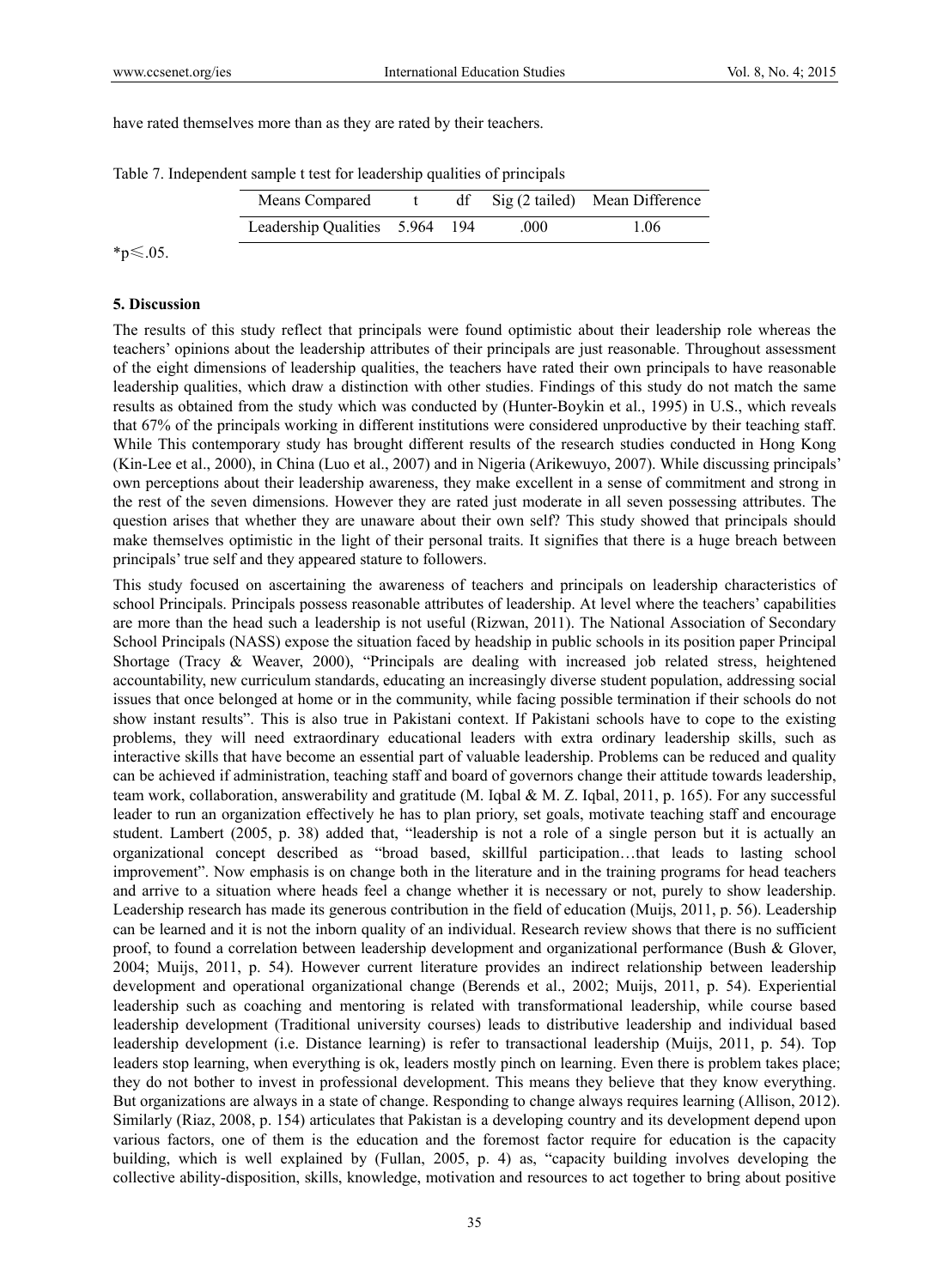change."

#### **6. Implications of the Study**

This study has provided insight for the educational leaders that they need to be up-to-dated with skills and abilities. There is no more standby position, need continuous grooming, so they should onboard staff also. Effective leaders know that their journey is not a solo flight, so they use their skills to develop faculty. Transforming school community to accept leadership role and responsibility (Louis et al., 2010, p. 19). Effective leaders are well aware of the fact that how to maintain high performance. They also know the skills to support staff. Effective Principals will take care of six things in fulfilling their responsibilities. These are planning, implementing, supporting, advocating, communicating and monitoring (Porter et al., 2008, p. 15).

#### **7. Recommendations**

Since school is also an organization like other organizations, to achieve competitive advantage school leaders should throw their inclination towards development of their own capabilities as well as staff capabilities to make schools more effective. This will not only motivate the teachers but also will change their opinion about leadership ability of their principals. Learning is a continuous process and it should continue. Institutes should regularly renew and configure themselves, if they want to stable (Ambrosini et al., 2009, p. 45; Zahra et al., 2006). Dynamic capabilities are institutional process (Ambrosini et al., 2009; Helfat et al., 2007). While learning play a vital role in the creation and promotion of dynamic capabilities, learning itself is a dynamic capability. Dynamic capability is a process which comprises of four steps: reconfiguration, leveraging, learning and integration (Ambrosini et al., 2009; Teece, 2007).

#### **Acknowledgements**

The authors would like to thank to Higher Education Commission of Pakistan & Shaheed Benazir Bhutto University Dir (U), Khyber Pakhtunkhwa province, Pakistan, for financial support and encouragement.

#### **References**

- Alam, S. (2012). Crafting Leaders for Educational Change: Head Teacher's Perspectives about A Tailor Made Professional Development Programme. *International Journal of Social Sciences & Education, 2*(1).
- Allison, E. (2012). The Resilient Leader. *Educational Leadership, 69*(4), 79-82.
- Ambrosini, V., Bowman, C., & Collier, N. (2009). Dynamic capabilities: an exploration of how firms renew their resource base. *British Journal of Management, 20*(s1), S9-S24. http://dx.doi.org/10.1111/j.1467-8551.2008.00610.x
- Arikewuyo, M. O. (2007). Teachers Perception of Principals Leadership Capacities in Nigeria. *Academic Leadership Journal, 5*(3), 32-39.
- Baig, S., & Shafa, M. D. (2011). The influence of a whole school improvement program on the value orientation of a headteacher in the mountainous region of Gilgit Baltistan, Pakistan. *Journal of Authentic Leadership in Education, 2*(1), 1.
- Banks, C. A. M. (1991). *City school superintendents: Their career patterns, traits, and perceptions of leadership and managerial skill and style*. Seattle University.
- Bell, L., Bolam, R., & Cubillo, L. (2003). *A systematic review of the impact of school headteachers and principals on student outcomes*. Review conducted by the School Leadership Review Group, EPPI-Centre, University of London, London.
- Berends, M., Bodilly, S., & Kirby, S. N. (2002). Looking back over a decade of whole-school reform: The experience of New American Schools. *Phi Delta Kappan*, 168-175. http://dx.doi.org/10.1177/003172170208400214
- Bossert, S. T., Dwyer, D. C., Rowan, B., & Lee, G. V. (1982). The instructional management role of the principal. *Educational Administration Quarterly, 18*(3), 34-64. http://dx.doi.org/10.1177/0013161X82018003004
- Bush, T. (2008). *Leadership and management development in education*. Sage.
- Bush, T., & Glover, D. (2004). Leadership development: evidence and beliefs.
- Cheng, Y. C., & Townsend, T. (2000). *Educational change and development in the Asia-Pacific region: Trends and issues*.
- Cranston, N. (2002). School-based management, leaders and leadership: change and challenges for principals. *International Studies in Educational Administration, 30*(1), 2-12.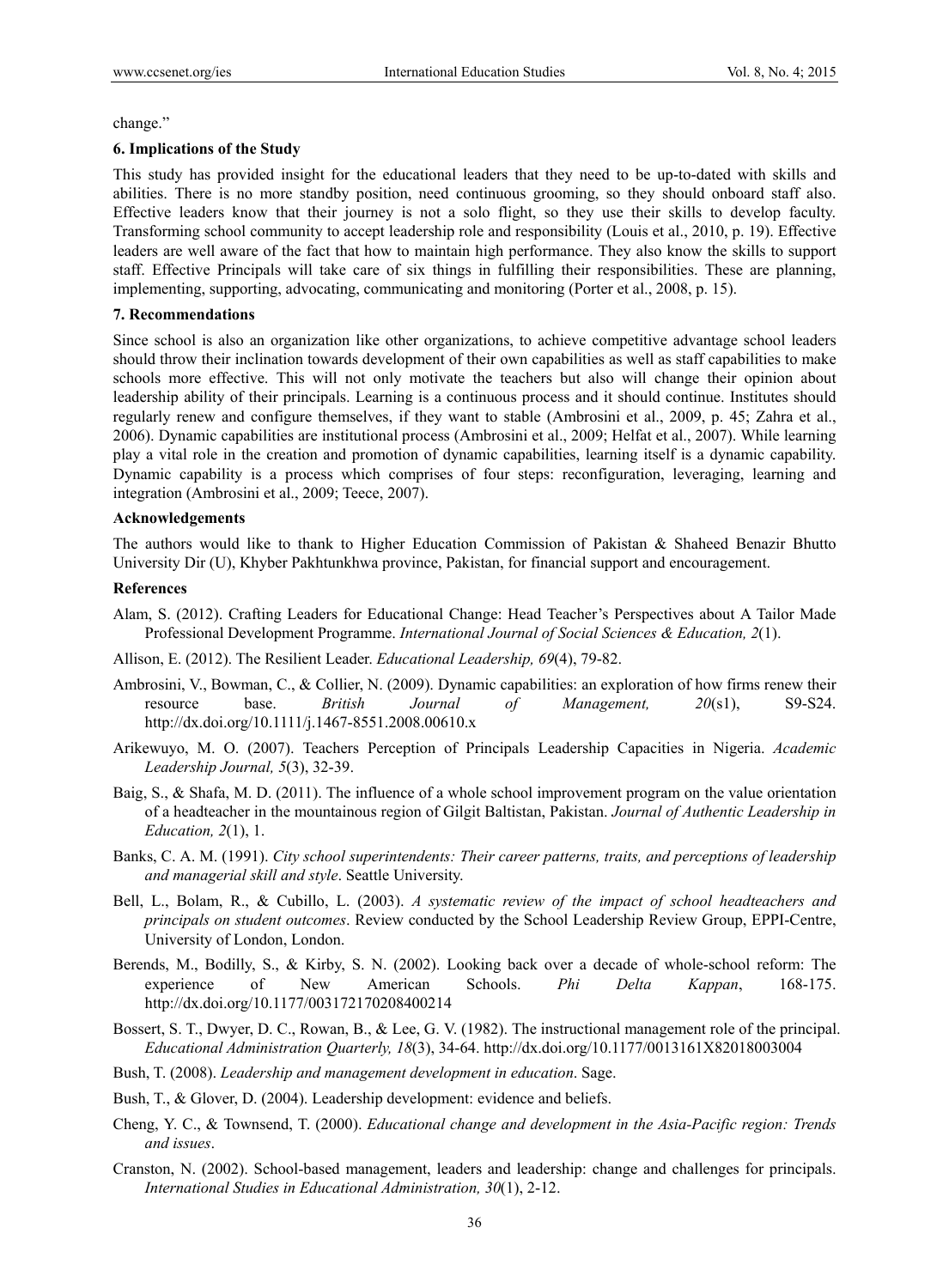- Dahar, M. A., Faize, F. A., Niwaz, A., Hussain, M. A., & Zaman, A. (2010). Relationship between the leadership styles and academic achievement at the secondary stage in Punjab (Pakistan). *International Journal of Academic Research, 2*(6).
- Fullan, M. (2005). *Leadership & sustainability: System thinkers in action*. Corwin Press.
- Gamage, D. T., & Pang, N. S.-K. (2003). *Leadership and management in education: Developing essential skills and competencies*. Chinese University Press.
- Hallinger, P. (2003). Leading educational change: Reflections on the practice of instructional and transformational leadership. *Cambridge Journal of Education, 33*(3), 329-352. http://dx.doi.org/10.1080/0305764032000122005
- Hallinger, P., & Heck, R. H. (1998). Exploring the Principal's Contribution to School Effectiveness: 1980-1995. *School Effectiveness and School Improvement, 9*(2), 157-191. http://dx.doi.org/10.1080/0924345980090203
- Hallinger, P., & Heck, R. H. (2010). Leadership for learning: Does collaborative leadership make a difference in school improvement? *Educational Management Administration & Leadership, 38*(6), 654-678. http://dx.doi.org/10.1177/1741143210379060
- Hallinger, P., & Heck, R. H. (2011). Exploring the journey of school improvement: Classifying and analyzing patterns of change in school improvement processes and learning outcomes. *School Effectiveness and School Improvement, 22*(1), 1-27. http://dx.doi.org/10.1080/09243453.2010.536322
- Harris, A. (2002). Effective leadership in schools facing challenging contexts. *School Leadership & Management, 22*(1), 15-26. http://dx.doi.org/10.1080/13632430220143024a
- Harris, A. (2007). Distributed leadership: Conceptual confusion and empirical reticence 1. *International Journal of Leadership in Education, 10*(3), 315-325. http://dx.doi.org/10.1080/13603120701257313
- Helfat, C. E., Finkelstein, S., Mitchell, W., Peteraf, M. A., Singh, H., Teece, D. J., & Winter, S. G. (2007). *Dynamic capabilities*. Understanding Strategic Change in Organizations.
- Hoch, J. E., & Dulebohn, J. H. (2013). Shared leadership in enterprise resource planning and human resource management system implementation. *Human Resource Management Review, 23*(1), 114-125. http://dx.doi.org/10.1016/j.hrmr.2012.06.007
- Hopkins, D. (2001). *School improvement for real*. Routledge. http://dx.doi.org/10.4324/9780203165799
- Hopkins, D., & Reynolds, D. (2001). The past, present and future of school improvement: Towards the third age. *British Educational Research Journal, 27*(4), 459-475. http://dx.doi.org/10.1080/01411920120071461
- Hunter-Boykin, H. S., Evans, V., & Evans, A. M. (1995). The relationship between high school principals' leadership and teachers' morale. *Journal of Instructional Psychology*.
- Iqbal, M., & Iqbal, M. Z. (2011). *Educational Leadership for Managing Quality: Problems, Issues, and Ethical Behavior*. Lahore: ICQI.
- Khan, A. (2013a). A Case Study of Instructional Contributions of Community and Government Secondary School Administrators in Pakistan. *Journal of Education & Vocational Research, 4*(2).
- Khan, A. (2013b). A qualitative study of foreign funded capacity development program of head teachers—lessons from Pakistan. *European Journal of Business and Social Sciences, 1*(12), 107-123.
- Khan, H. (2004). *Better school management in the Islamic Republic of Pakistan: The role of head teacher*. School Principals: Core actors in educational improvement, an analysis of seven Asian countries (pp. 59-113).
- Khan, S. H., Saeed, M., & Fatima, K. (2009). Assessing the Performance of Secondary School Headteachers A Survey Study Based on Teachers' Views in Punjab. *Educational Management Administration & Leadership, 37*(6), 766-783. http://dx.doi.org/10.1177/1741143209345572
- Kin-Lee, J. C., Walker, A., & Bodycott, P. (2000). Pre-service Primary Teachers' Perceptions about Principals in Hong Kong: Implications for teacher and principal education. *Asia-Pacific Journal of Teacher Education, 28*(1), 53-67. http://dx.doi.org/10.1080/135986600109444
- Lambert, L. (2002). A framework for shared leadership. *Educational Leadership, 59*(8), 37-40.

Lambert, L. (2005). What Does Leadership Capacity Really Mean? *Journal of Staff Development, 26*(2), 38-40.

Leithwood, K., & Riehl, C. (2003). *What do we already know about successful school leadership?* AERA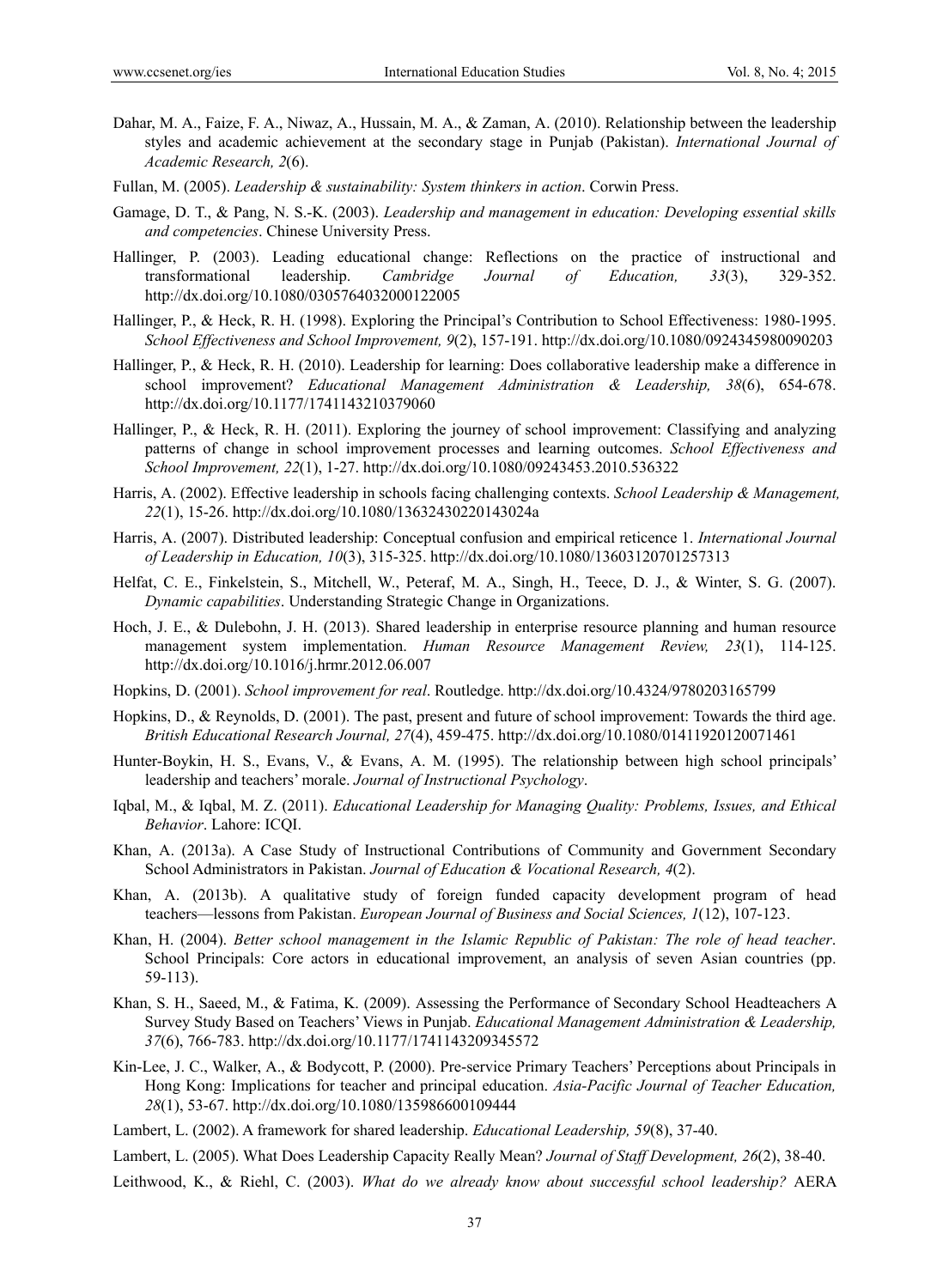Division A Task Force on Developing Research in Educational Leadership Report. Washington, DC: American Educational Research Association.

- Leithwood, K., Harris, A., & Hopkins, D. (2008). Seven strong claims about successful school leadership. *School leadership and management, 28*(1), 27-42. http://dx.doi.org/10.1080/13632430701800060
- Louis, K., Leithwood, K., Wahlstrom, K., & Anderson, S. (2010). *Investigating the links to improved student learning: Final Report of Research Findings*. University of Minnesota, University of Toronto, and Wallace Foundation.
- Luo, M. (2004). Geographic Disparities of Chinese School Principals' Leadership Capacities: A Perspective of Teachers' Perceptions. *International Studies in Educational Administration, 32*(3).
- Luo, M., Huang, W., & Najjar, L. (2007). The relationship between perceptions of a Chinese high school's ethical climate and students' school performance. *Journal of Moral Education, 36*(1), 93-111. http://dx.doi.org/10.1080/03057240601185489
- Marmar, M. (2001). *Total Quality Management in Education*. National Institute of Educational Planning and Administration, 1713.
- Mattar, D. (2012). Instructional leadership in Lebanese public schools. *Educational Management Administration & Leadership, 40*(4), 509-531. http://dx.doi.org/10.1177/1741143212438222
- Mestry, R., & Grobler, B. R. (2004). The Training and Development of Principals to Manage Schools Effectively Using the Competence Approach. *International Studies in Educational Administration, 32*(3).
- Moos, L. (2012). Educational leadership in a competitive state: A contradiction in terms? *International Journal of Educational Management, 26*(5), 461-469. http://dx.doi.org/10.1108/09513541211240255
- Mosadegh-Rad, A. (2003). the role of participative management (suggestion system) in shahid fayazbakhsh hospital effectiveness and efficiency. *Journal of Research in Medical Sciences, 8*(3).
- Muijs, D. (2011). Leadership and organisational performance: From research to prescription? *International Journal of Educational Management, 25*(1), 45-60.
- Niazi, S. (2012). School leadership and educational practices in Pakistan. *Dimensions, 1*, 5.
- Porter, A. C., Murphy, J., Goldring, E., Elliott, S. N., Polikoff, M. S., & May, H. (2008). *Vanderbilt assessment of leadership in education: Technical manual, Version 1.0*. Nashville, TN: Vanderbilt University.
- Riaz, I. (2008). Schools for change: a perspective on school improvement in Pakistan. *Improving Schools, 11*(2), 143-156. http://dx.doi.org/10.1177/1365480208091106
- Richter, M. M., Lewis, T. J., & Hagar, J. (2012). The Relationship Between Principal Leadership Skills and School-Wide Positive Behavior Support An Exploratory Study. *Journal of Positive Behavior Interventions, 14*(2), 69-77. http://dx.doi.org/10.1177/1098300711399097
- Rizvi, S. (2010). *A Transnational Approach to Educational Leadership Capacity Building: A case study of the masters of education programme at Notre Dame Institute of Education, Karachi, Pakistan*. Australian Catholic University.
- Rizwan, R. (2011). *Role of Leadership at the Head teachers' Level at Urban Primary Government Schools in Developed and Developing Countries: A Case of Schools in Coventry vs*. Lahore.
- Robinson, V. M., Lloyd, C. A., & Rowe, K. J. (2008). The impact of leadership on student outcomes: An analysis of the differential effects of leadership types. *Educational Administration Quarterly, 44*(5), 635-674. http://dx.doi.org/10.1177/0013161X08321509
- Scotti Jr, W. H. (1987). Analysis of organizational incongruity using teacher perception of the principal's leadership behavior. *Education, 108*(1).
- Sharma, S., Sun, H., & Kannan, S. (2012). A Comparative Analysis on Leadership Qualities of School Principals in China, Malaysia & India. *International Online Journal of Educational Sciences, 4*(3).
- Sharma,S. (2010). Attributes of school principals-leadership qualities. *Proceedings International Conference on School Effectiveness &Improvement* (pp. 85-89).
- Simkins, T., Sisum, C., & Memon, M. (2003). School leadership in Pakistan: Exploring the headteacher's role. *School Effectiveness and School Improvement, 14*(3), 275-291. http://dx.doi.org/10.1076/sesi.14.3.275.15841